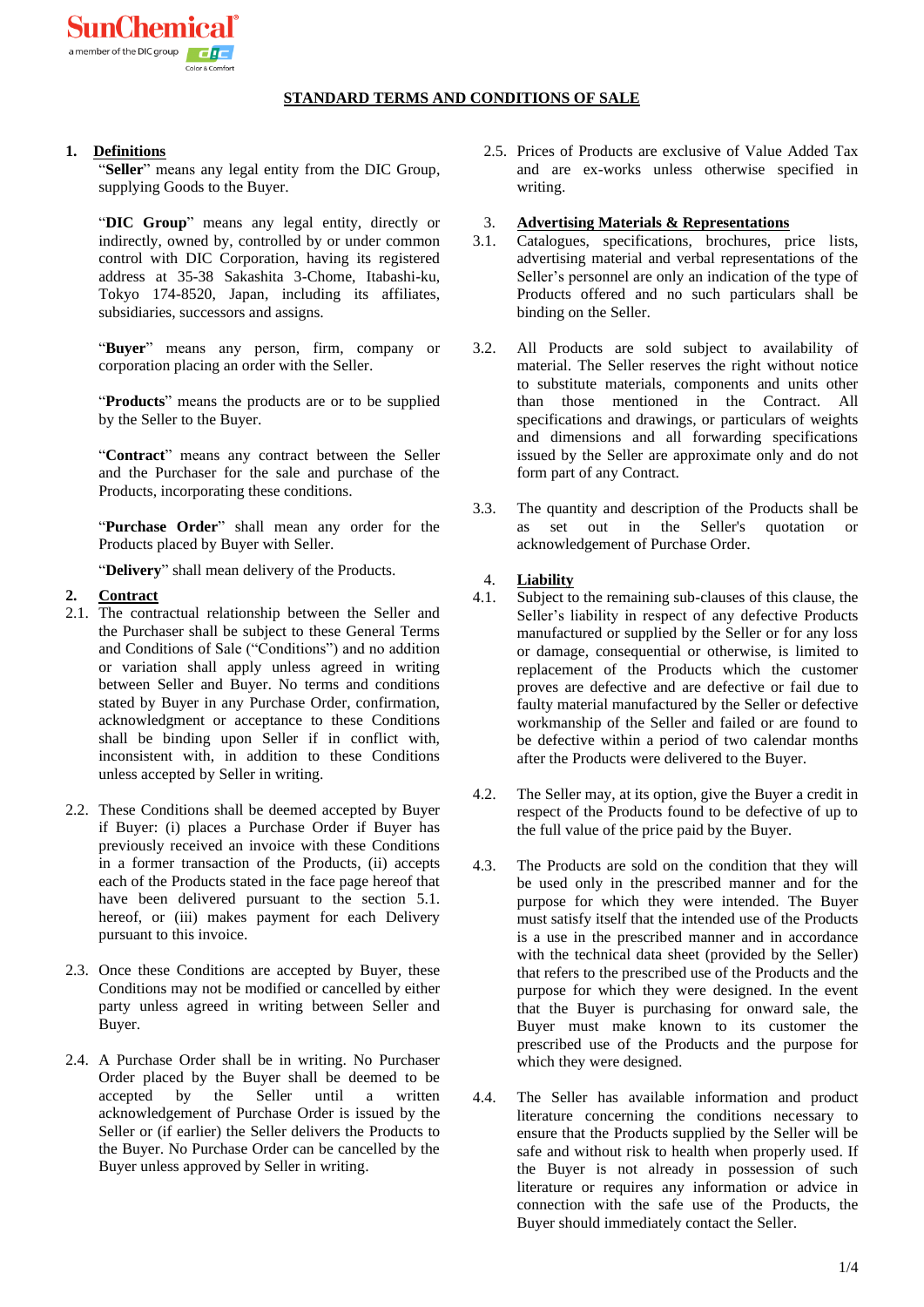SunChem

- 4.5. The Seller shall not be liable for any damage, loss or injury resulting from any misuse of the Products or any use which is not in accordance with the prescribed manner or the purpose for which they were designed.
- 4.6. To the extent permitted by law, the Seller shall not in any event be liable to the Buyer or any third party for an injury, loss or damage, whether direct, indirect, consequential or incidental, which arise out of or in connection with the Contract, including but not limited to liability for loss of use, loss of work in progress, down time, loss of revenue or profits, loss of contracts, failure to realize savings unless such damage is caused by Seller's gross negligence.
- 4.7. All warranties, conditions and other terms implied by statute or common law are, to the fullest extent permitted by law, excluded from the Contract.
- 4.8. Where the Buyer provides a specification of the Products to be manufactured by the Seller, the Seller shall not be liable for any defect in the Products caused by compliance with that specification.
- 4.9. If the Buyer packages or causes the Products to be packaged in such a way so as to make the Products defective then the Buyer shall indemnify the Seller against all damage and loss caused by reason of the product being defective.
- 4.10. In the case of Products supplied (including equipment), but not manufactured by the Seller, the liability of the Seller shall be limited to amounts recovered by the Seller under warranties given by the supplier to the Seller, provided that the Seller shall not be called upon to bear any liability or expense greater than the amount recovered from that supplier. Nothing herein shall impose any liability upon the Seller in respect of any loss, damage, consequential or otherwise, in relation to or arising out of Products found to be defective or attributable directly or indirectly to the acts, omissions, negligence or default of the Buyer or the Buyer's servants or agents including (in particular but without prejudice to the generality of the foregoing) any failure by the Buyer to comply with any recommendations of the Seller as to the storage, handling and use of the Products.

## 5. **Delivery**

- 5.1. Any dates specified by the Seller for delivery of the Products are intended to be an estimate and time for delivery shall not be made of the essence by notice. If no dates are so specified, delivery shall be within a reasonable time.
- 5.2. Subject to the other provisions of these Conditions, the Seller shall not be liable for any direct, indirect or consequential loss (all three of which terms include, without limitation, pure economic loss, loss of profits, loss of business, depletion of goodwill and similar loss), costs, damages, charges or expenses caused directly or indirectly by any delay in the delivery of the Goods (even if caused by the Seller's negligence), nor shall any delay entitle the Buyer to terminate or

rescind the Contract unless such delay exceeds [180] days.

- 5.3. The Seller shall be under no liability to the Buyer in respect of any damaged Products delivered unless at the time of delivery the damage is endorsed in writing on the delivery note or the delivery note is endorsed "not examined" and a separate written notice of the damaged Products is sent to the Seller in writing within 14 days of delivery. The Buyer must notify the Seller (and, if appropriate, the carrier) in writing of the non-receipt or shortage in delivery of any Products by the Buyer or his nominated carrier within 10 days of the invoice date relating to any delivery. The Seller shall not be liable for any non-delivery of Products (even if caused by the Seller's negligence) unless the Buyer gives written notice to the Seller of the nondelivery in accordance with this condition 5.3. For the avoidance of doubt, any liability of the Seller for nondelivery of the Products shall be limited to replacing the Products within a reasonable time or issuing a credit note at the pro rata Contract rate against any invoice raised for such Products.
- 5.4. The Buyer shall hold the Seller indemnified against any loss or damage arising by the failure to give the notification of receipt or damaged Products within the time limit specified above.
- 5.5. The Buyer shall accept deliveries which are within ten per cent either less or more than the quantity ordered. The Buyer shall not be entitled to object to or reject the Products or any of them by reason of the surplus or shortfall and will pay the unit invoiced price for the quantity of Products delivered.
- 5.6. Any request by the Buyer for proof of delivery from the Seller or the carrier must be made in writing no later than four months after the date of the invoice related to the delivery. In the absence of any such request in writing delivery of the Products shall be deemed conclusively to have been made.
- 5.7. If the Buyer fails to take delivery of the Products or fails to give the Seller adequate delivery instructions documents, licences or authorisations, then without prejudice to any other right or remedy available to the Seller risk in the Products shall pass to the Buyer (including for loss or damage caused by the Seller's negligence). The Products shall be deemed to have been delivered and the Seller may elect to store the Products until actual delivery whereupon the Buyer shall be liable for all related costs and expenses (including, without limitation, storage and insurance) and the Seller may sell the Products for a price readily obtainable and after deducting reasonable storage, insurance and selling expenses, charge the customer for any shortfall.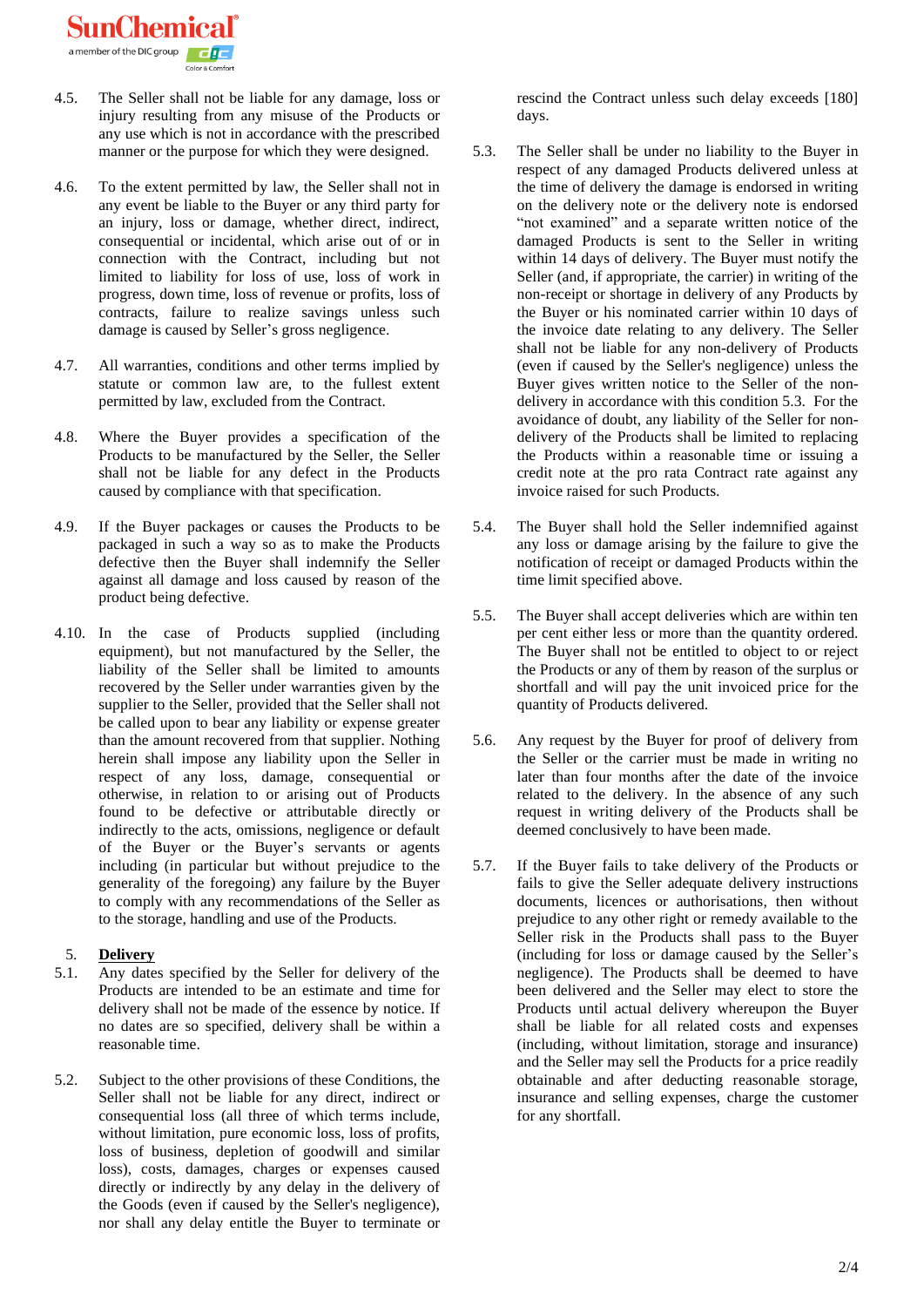SunChemical a member of the DIC

- 5.8. If any order for Products is to be delivered by instalments, each instalment shall be treated as a separate contract each of which shall be paid for in accordance with clause 9 hereof and the Seller shall be entitled to withhold delivery of future instalments pending payment.
- 5.9. The failure of the Seller to deliver the Products or where the Seller makes short delivery shall not entitle the Buyer to repudiate the Contract.
- 5.10. Where Products are delivered by instalments, any defect in any one instalment of Products shall not be grounds for cancellation of the order for the remaining instalments by the Buyer who shall be bound to accept delivery thereof.

### 6. **Risk**

- 6.1. Risk shall pass to the Buyer on the Products being tendered for delivery at the Buyer's designated premises or on delivery to the carrier nominated by the Buyer or (where the Products are to be collected by the Buyer from the Seller) on being loaded onto the vehicle of the Buyer or his agent (whichever is the earlier). The Buyer must insure the Products for their full replacement value against all risks with the interest of the Seller being noted on the policy (from the time that risk passes).
- 6.2. Where Products are stored by the Seller at the premises of the Buyer in contemplation of ongoing sales (consignment), the Products are at the risk of the Buyer.

### 7. **Reservation of Title**

- 7.1. Until payment in full (in cash or cleared funds) has been made by the Buyer of all sums owing or due to the Seller, whether in respect of purchases of the Seller's Products or otherwise, all legal and equitable title to the Products shall remain with the Seller and the Buyer shall:
	- (a) hold the Products on a fiduciary basis as the Seller's bailee;
	- (b) store the Products (at no cost to the Seller) separately from all other goods of the Buyer or any third party in such a way that they remain readily identifiable as the Seller's property;
	- (c) not destroy, deface or obscure any identifying mark or packaging on or relating to the Products; and
	- (d) maintain the Products in satisfactory condition and keep them insured on the Seller's behalf for their full price against all risks to the reasonable satisfaction of the Seller. On request, the Buyer shall produce the policy of insurance to the Seller.
- 7.2 The Buyer may resell the Products before ownership has passed to it solely on the following conditions:
	- (a) any sale shall be effected in the ordinary course of the Buyer's business at full market value; and
	- (b) any such sale shall be a sale of the Seller's property on the Buyer's own behalf and the Buyer shall deal as principal when making such a sale. Until property in

the Products passes from Seller in accordance with section 7.1, the entire proceeds of sale of the Products shall be held on trust for Seller and shall not be mixed with other money or paid into any overdrawn bank account and shall be at all material times paid into a separate bank account and identified as Seller's money.

- 7.2. The Buyer's right to possession of the Goods shall terminate immediately if:
- (a) any proceedings are commenced relating to the insolvency or possible insolvency of the Buyer or the Seller has any reason to have doubt as to the Buyer's solvency; or
- (b) the Buyer encumbers or in any way charges any of the Products.
- 7.3. Until such time as property in the Products passes from Seller to Buyer, at any time upon Seller's request, Buyer shall immediately return such Products to Seller.
- 7.4. The Buyer grants the Seller, its agents and employees an irrevocable licence at any time to enter any premises where the Products are or may be stored in order to inspect them, or, where the Buyer's right to possession has terminated, to recover them.
- 7.5. If Buyer incorporates the Products into goods with the result that the Products lose their separate identity and are not readily severable in their original state from other goods, then property (including legal title) in such mixed goods, which incorporate Products, shall west in Seller immediately upon their coming into existence. All rights vested in Seller which apply to the Products shall apply equally to such mixed goods.
- 7.6. On termination of the Contract, howsoever caused, the Seller's (but not the Buyer's) rights contained in this condition 7 shall remain in effect.

### **8. Payment and Interest**

- 8.1. Payment shall be made by the Buyer within thirty (30) days of the date of the invoice' (the 30th day being the 'Payment Date'). Time for payment shall always be of the essence.
- 8.2. If Buyer fails to pay to Seller any amount payable hereunder when due, Seller shall be entitled without prejudice to any other rights or remedies under the applicable law, to chare any late payment interest from due date until the actual date of payment at the highest annual interest rate permitted under applicable regulations.
- 8.3. In the event of any late payment of any invoice, the Seller reserves the right to defer delivery of any Products on any Contract between the parties.
- 8.4. Where any invoice is overdue for payment, then all invoices issued by the Seller to the Buyer shall become immediately due for payment.

### **9. Force majeure**

9.1. The Seller shall not be liable for any loss or damage caused by the non-performance or any delay in